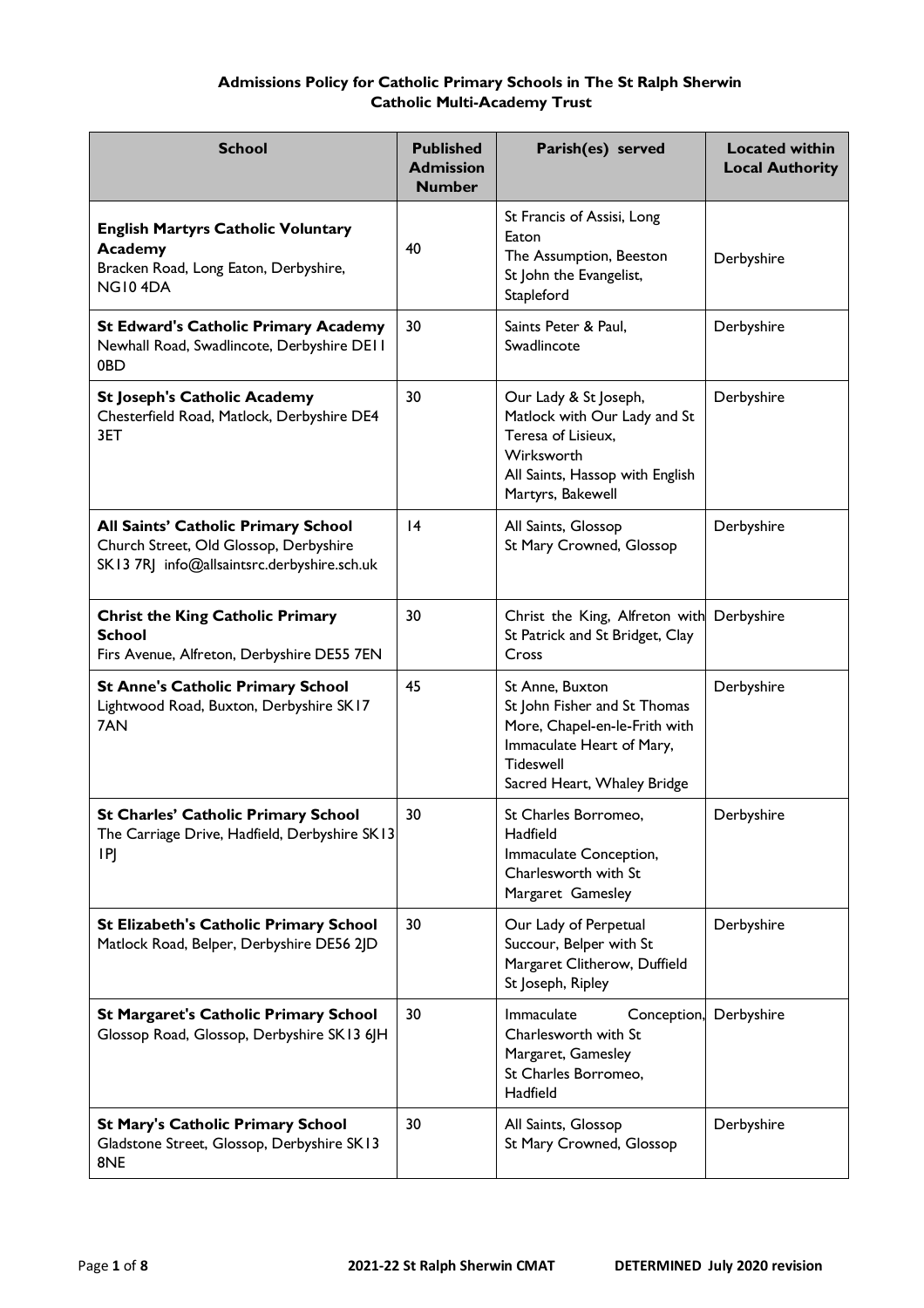| <b>St Mary's Catholic Primary School</b>                                                             | 17 | St Mary, Marple Bridge and<br>Annunciation, New Mills                                                                             | Derbyshire      |
|------------------------------------------------------------------------------------------------------|----|-----------------------------------------------------------------------------------------------------------------------------------|-----------------|
| Longlands Road, New Mills, HIGH PEAK,<br>Derbyshire SK22 3BL                                         |    |                                                                                                                                   |                 |
| <b>St Thomas' Catholic Primary School</b><br>Church View, Allendale, Ilkeston,<br>Derbyshire DE7 4LF | 35 | Our Lady & St Thomas of<br>Hereford, Ilkeston                                                                                     | Derbyshire      |
| <b>St George's Catholic Voluntary</b><br>Academy,<br>Uplands Avenue, Littleover,<br>Derby DE23 IGG   | 49 | St George and All Soldier<br>Saints, Old Normanton with<br>Holy Spirit, Sinfin                                                    | Derby City      |
| St John Fisher Catholic Voluntary<br>Academy,<br>Alvaston Street, Alvaston,<br>Derby DE24 0PA        | 30 | English Martyrs, Alvaston with<br>St Ralph Sherwin, Chellaston                                                                    | Derby City      |
| St Alban's Catholic Primary School,<br>Newstead Avenue, Chaddesden,<br>Derby DE21 6NU                | 45 | St Alban, Chaddesden St<br>Hugh's, Borrowash                                                                                      | Derby City      |
| St Joseph's Catholic Primary School,<br>Mill Hill Lane,<br>Derby DE23 6SB                            | 50 | St Joseph, Derby,<br>Our Lady of Lourdes,<br>Mickleover                                                                           | Derby City      |
| St Mary's Catholic Primary School and<br>Nursery, Broadway,<br>Derby DE22 IAU                        | 51 | St Mary, Derby,<br>Holy Family, Allestree,<br>All Saints, Ashbourne,<br>Christ the King, Mackworth                                | Derby City      |
| St Mary's Catholic Primary School,<br>Lowry Drive, Marple Bridge, Stockport SK6<br>5BR               | 30 | St Mary, Marple Bridge and<br>Annunciation, New Mills<br>(Nottingham Diocese) and<br>Holy Spirit, Marple<br>(Shrewsbury Diocese). | Stockport       |
| Holy Rosary Catholic Primary School,<br>Alexandra Road, Burton-Upon-Trent,<br>Staffordshire DE15 0JE | 30 | Our Lady of the Most Holy<br>Rosary, Stapenhill with Saint<br>Joseph the Worker, Winshill.                                        | Staffordshire   |
| The Priory Catholic Voluntary<br>Academy, Raglan Street, Eastwood,<br>Nottingham<br><b>NG163GT</b>   | 30 | Our Lady of Good Counsel,<br>Eastwood                                                                                             | Nottinghamshire |

This policy will apply for admission into Reception Class for the academic year 2021-22.

The Catholic schools listed above are under the Trusteeship of the Diocese of Nottingham and belong to the Nottingham Diocesan family of schools. They are founded by and are part of the Catholic Church and seek at all times to be a witness to Jesus Christ. Religious education and worship are in accordance with the teachings and doctrines of the Catholic Church. This does not affect the right of parents or carers who are not of the faith of these schools to apply for and to be considered for places, applications are welcome from all parents and carers, regardless of faith or background, who would like their children to be educated in a Christian environment. However, we ask all parents or carers applying for a place to respect this ethos and its importance to the school community.

The St Ralph Sherwin Catholic Multi-Academy Trust is the admission authority for all the schools within the Trust and is responsible for determining the admissions policy. On behalf of the Trust the admissions process is coordinated by the relevant Local Authority.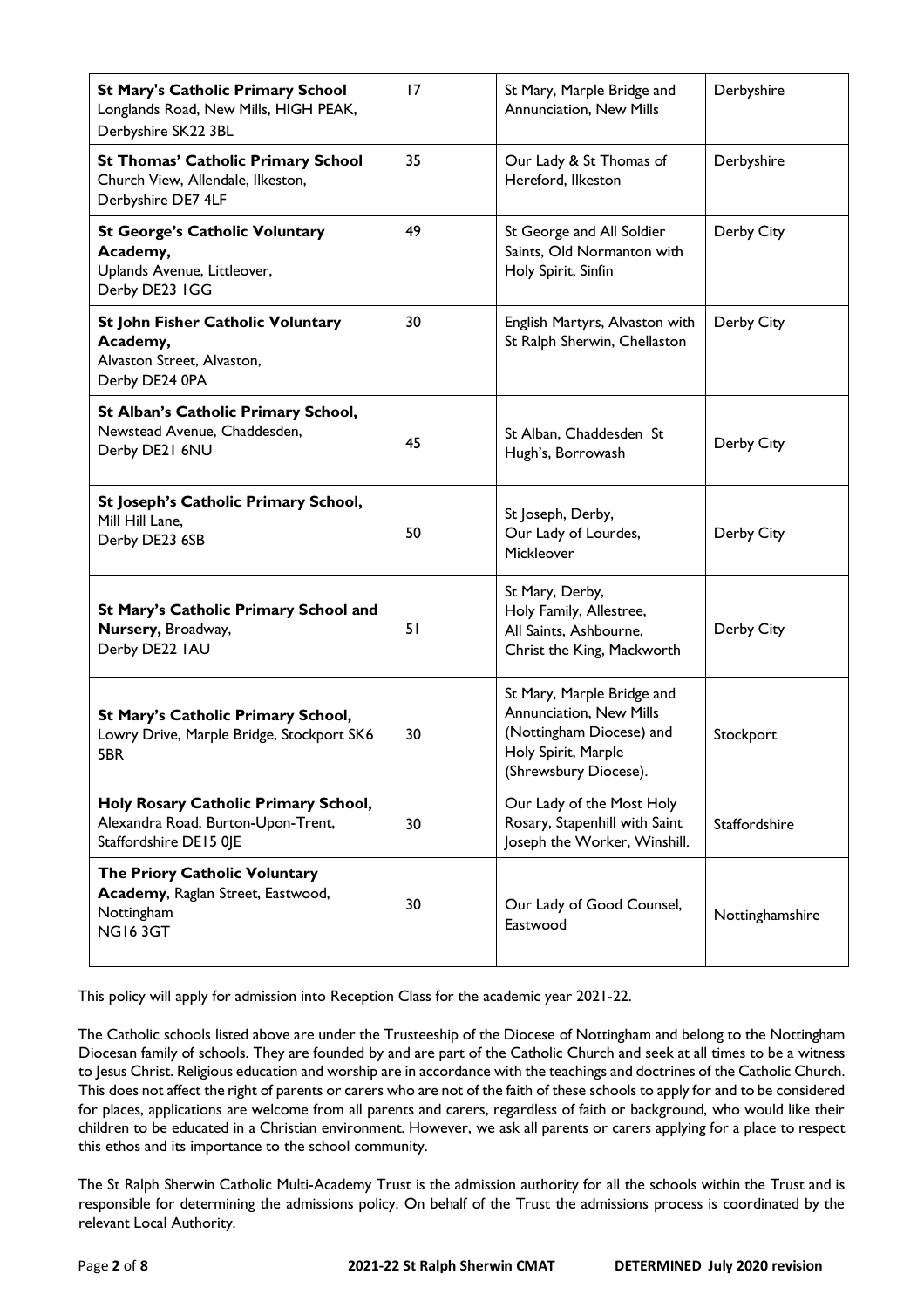All decisions relating to admission applications will be taken by the local governing body of the school applied for.

**Dependent on place of residence parents/carers should consult their relevant home Local Authority website for full details of the admissions process, including information on the admissions cycle. Details are below: Nottinghamshire: [www.nottinghamshire.gov.uk De](http://www.nottinghamshire.gov.uk/)rbyshire[: www.derbyshire.gov.uk De](http://www.derbyshire.gov.uk/)rby Cit[y: www.derby.gov.uk](http://www.derby.gov.uk/) Stockpor[t:](http://www.stockport.gov.uk/) [www.stockport.gov.uk St](http://www.stockport.gov.uk/)affordshire: [www.staffordshire.gov.uk](http://www.staffordshire.gov.uk/)  Contact details for the Local Authorities are: Nottinghamshire: 0300 500 8080** 

**Derbyshire: 01629 5537479 Derby City: admissions@derby.gov.uk Stockport: 0161 2176022 Staffordshire: 0300 1118007** 

## **Application Procedure and Timetable**

Applications must be made on the Common Application Form provided by your **home** Local Authority. Applications must be made to your **home** Local Authority by the national closing date of 15th January.

In addition **all applicants wishing to apply for a place under a faith criterion** (oversubscription criteria 1-7) should complete the Supplementary Information Form. This form can be downloaded from the Local Authority website within which the school is located and is also available from the schools. The completed form, together with any required evidence, (see notes 3-8), should be returned to each Catholic school for which a preference has been specified, also, by the national closing date of 15th January.

**For ranking within one of the faith criteria. If you do not provide the additional required evidence and return it by the closing date your child will be ranked in a lower admissions category and this may affect your child's chances of being offered a place.** 

## **All Applications - How places are allocated**

The Local Authority forward details of all applicants to the relevant school local governing body. Using the information on both the Common Application Form and the Supplementary Form, each school local governing body draws up a ranked list using the oversubscription criteria listed below. The Local Authority then allocates places on behalf of the school up to the admissions number. When a place can be offered at more than one of the schools listed on your application, the Local Authority will offer a place at the highest preferred school where a place is available.

## **Admission of Children below Compulsory School Age, Deferred Entry and Summer Born Children**

If your child is offered a full time place before s/he reaches compulsory school age, you have the option of deferring the child's entry up until the term in which the child reaches compulsory school age. A child reaches compulsory school age on the prescribed day following his/her fifth birthday (or on his/her fifth birthday if it falls on a prescribed day). The prescribed days are 31st December, 31st March and 31st August. The place will be held and will not be offered to another child provided the place is taken up within the same academic year.

Parents can request that their child attends school part-time until the child reaches compulsory school age.

Parents who wish to request to defer a place to later in the school year or to attend school part-time are advised they should agree this with the school prior to the start of the autumn term.

Parents of summer born children, i.e. a child born between  $1st$  April and  $31st$  August, may choose not to send their child to school until the September following their fifth birthday and may request that they are admitted outside of their normal age group to Reception Year rather than Year 1. However, parents need to be aware that **if** the request is approved *(see below on decisions on applications for 'admission outside of normal age group*) they will need to apply again in the next admissions round for a place in that Reception Year and should be aware that a place is not guaranteed as the application will be considered alongside all other applications in that year and the Oversubscription Criteria will still apply.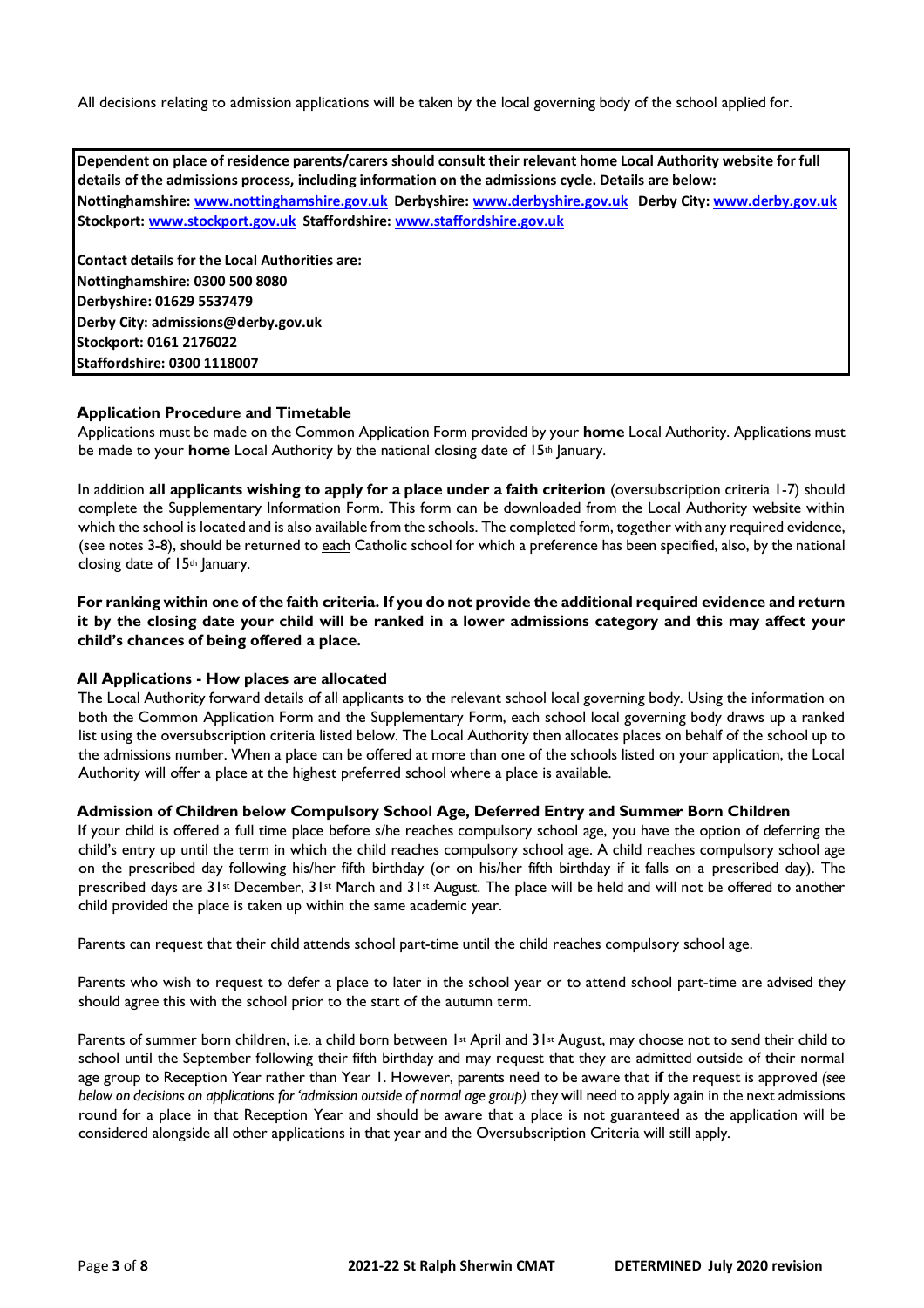# **Admission of children outside their normal age group**

Parents may seek a place for their child outside of the normal age group for example if the child is exceptionally gifted and talented or has experienced problems such as ill health. It is anticipated that children will be educated out of their normal age group in only a small number of very exceptional circumstances.

Should you wish to seek a place for your child outside of their normal age group you should still make an application for a school place for your child's normal age group **and** you should also submit a request for admission out of the normal age group at the same time, following the procedure set out by your **home** local authority.

In addition to taking into account the views of the head teacher, including the head teacher's statutory responsibility for the internal organisation, management and control of the school, the school local governing body will take into account the views of the parents and of appropriate medical and education professionals. A decision will then be made on which age group the child should be admitted taking into account the circumstances of each case and the best interests of the child.

Once that decision has been made the oversubscription criteria will be applied to determine if a place can be offered at the school.

Your statutory right to appeal against the refusal of a place at a school for which you have applied is unaffected. However, the right to appeal does not apply if you are offered a place at the school but it is not in your preferred age group.

The school is not required to honour a decision made by another admission authority on admission out of the normal age group.

# **Late Applications**

Late applications will be administered in accordance with your Local Authority Primary Coordinated Admissions Scheme. You are encouraged to ensure that your application is received on time.

## **Applications during the school year (In-Year Applications)**

Details of the application process are available from the school and from the Local Authority (see details below) within which the school is located. Once an application has been made, it will be passed to the school local governing body for consideration.

Staffordshire County Council does not administer in-year applications therefore in-year applications for Holy Rosary Catholic Primary School, Burton-Upon-Trent should be made directly to the school.

**Dependent on the location of the school for details of the application process for In-Year Applications parents/carers should consult the relevant Local Authority website: Nottinghamshir[e: www.nottinghamshire.gov.uk D](http://www.nottinghamshire.gov.uk/)erbyshir[e: www.derbyshire.gov.uk D](http://www.derbyshire.gov.uk/)erby City: [www.derby.gov.uk](http://www.derby.gov.uk/) [St](http://www.derby.gov.uk/)ockpor[t: www.stockport.gov.uk C](http://www.stockport.gov.uk/)ontact details for the Local Authorities are: Nottinghamshire: 0300 500 8080 Derbyshire: 01629 5537479 Derby City: admissions@derby.gov.uk Stockport: 0161 2176022** 

Offers of places may be withdrawn if they are offered in error, a parent has not responded to the offer letter within the time frame set by the relevant LA or it is established that an offer was obtained through a fraudulent or intentionally misleading application.

In cases involving school transfers that do not require a house move or where there is no need for an immediate move, arrangements may be made for the child to start school at the beginning of the following term to minimise disruption to their own and other children's education.

If your application is refused you have a statutory right to appeal (see 'Appeals' below). Your appeal should be lodged within twenty school days after the date of the decision letter.

## **Waiting Lists**

Parents whose children have not been offered a place at a school in the normal admissions round will be added to the school's Waiting List unless they have been offered a place at a higher preference school. The Waiting List will normally remain open until the end of the Autumn Term in the application year. However, schools may maintain the Waiting List until the end of the academic year. Parents should contact the relevant school to request further details.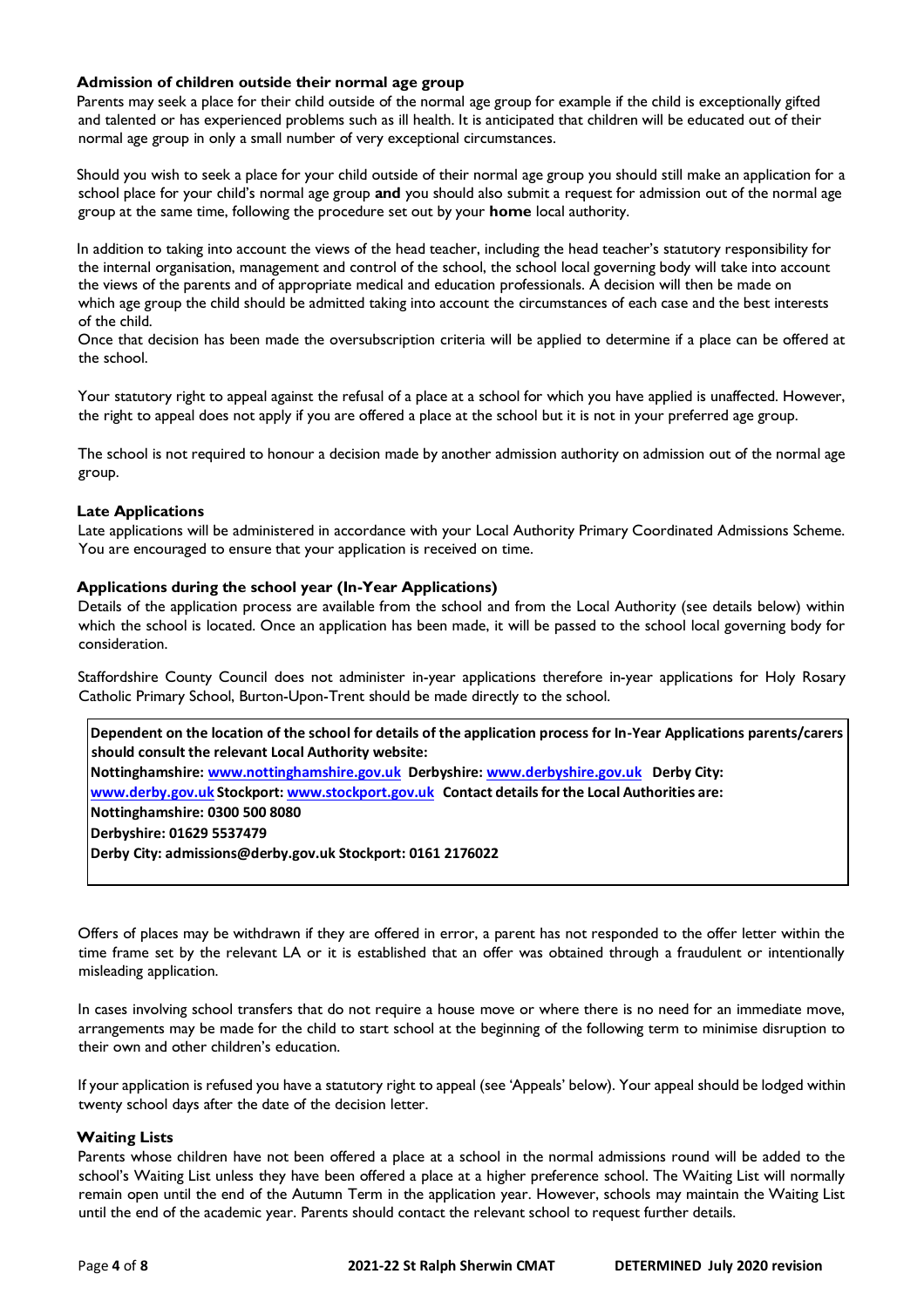Waiting Lists are maintained in the same order as the oversubscription criteria listed below and not in the order in which applications are received or added to the Waiting List. This means that your child's position on the Waiting List may change during the year.

Any late applications will be added to the Waiting List in accordance with the oversubscription criteria.

Inclusion on a school's Waiting List does not mean that a place will eventually become available.

Parents must make a further application for a school place in respect of a later academic year and if a place is not available the child's name can be added to the Waiting List for that academic year.

### **Appeals**

If a child is not offered a place, parents/carers have a statutory right to appeal. This should be done by writing to the school setting out your grounds for appeal no later than twenty school days after the decision letter has been received. The appeal will be arranged on behalf of the school local governing body by the Catholic Schools Appeals Service and be heard by an independent panel. For St Mary's, Marple Bridge appeals are arranged by Stockport Local Authority Democratic Services Department and should be submitted via the LA's online form a[t www.stockport.gov.uk](http://www.stockport.gov.uk/)[.](http://www.stockport.gov.uk/) All panel decisions will be binding on the school.

### **Fair Access Protocols**

Local Authorities are required to have Fair Access Protocols in order to make sure that unplaced children, especially the most vulnerable, are offered a place at a suitable school as quickly as possible. This includes admitting children above the published admissions number to schools that are already full. The schools listed in this policy participate in the Fair Access Protocols operated by the Local Authority within which they are located.

### **Infant Class Size Regulations**

Infant classes may not, by law, contain more than 30 pupils with a single qualified teacher. Parents/carers should be aware that when the Governing Body is considering applications for places, they must keep to the 30 limit. However, in accordance with the School Admissions Code 2014 (2.15) additional children may be admitted under limited exceptional circumstances. These children will remain as 'excepted pupils' for the time they are in an infant class or until the class numbers fall back to the current infant class size limit. Parents/Carers do have a right of appeal in accordance with the Infant Class Size Regulations if the school is oversubscribed and their child is refused a place.

## **Applications for twins / multiple birth children**

Where the final place available is offered to a child from a twin or multiple birth the school local governing body will normally offer places to both twins, triplets etc even if this means exceeding the published admission number as long as the governing body decides that the education of pupils in that year group would not be detrimentally affected.

#### **Attendance at Nursery**

Attendance at the school's nursery or a pre-school setting on the site of the school does not guarantee that a place will be offered at the school and does not give any priority within the oversubscription criteria. In addition, for children attending the school's nursery, application to the reception class of the school must be made in the normal way, to the local authority and using the Common Application Form.

### **Fraudulent Information**

The school local governing body reserves the right to withdraw the offer of a place or, if a child is already attending the school, the place itself, where it is satisfied that the offer or place was obtained on the basis of fraudulent or intentionally misleading information.

#### **Oversubscription Criteria**

Where a school has more applications than places available the school local governing body will draw up a ranked list based on the criteria listed below and will allocate places accordingly.

In accordance with legislation Pupils with an Educational Health and Care Plan (EHCP) (a plan made by the Local Authority under Section 37 of the Children and Families Act 2014 which specifies the special educational provision required for a child) which names the school will be allocated a place first. This will reduce the number of places available.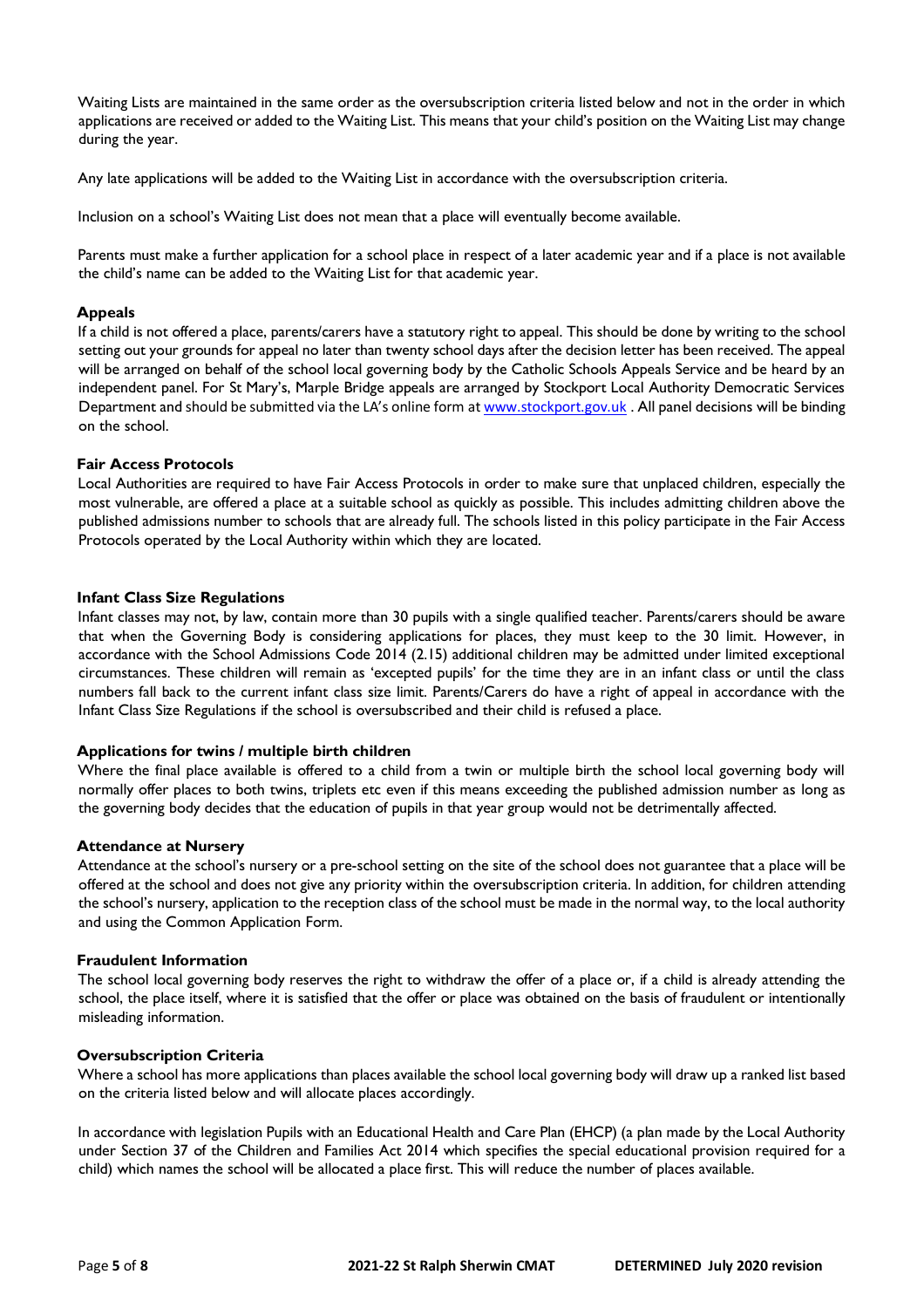- 1. Catholic looked after or previously looked after children including those children who appear to have been in state care outside of England and ceased to be in state care as a result of being adopted (*See Notes 1 and 2*).
- 2. Catholic (*see Note 2)* children living in the parish(es) served by the school
- 3. Catholic (*see Note 2*) children living outside the parish(es) served by the school
- 4. Other looked after or previously looked after children including those children who appear to have been in state care outside of England and ceased to be in state care as a result of being adopted (*see Note 1*).
- 5. Catechumens, Candidates and members of Eastern Christian Churches (*see Notes 3, 4 and 5*)
- 6. Children of other Christian denominations whose membership is evidenced by a minister of religion (see note 6)
- 7. Children of other faiths whose membership is evidenced by a religious leader (see note 7)
- 8. Any other children not within categories 1-7.

**First priority** within the individual criteria will be given to applications for children who will have siblings (see Note 8) attending the school in years R - 6 at the proposed time of admission.

## **Distance measurement**

Within each criterion applications will be ranked on distance with priority (after sibling priority) given to children who live nearest to the school using the same method of measurement as used by the Local Authority within which the academy is located (see below).

## *Distance measurement – Nottinghamshire*

Distance will be measured in a straight line from the main administrative point at the school campus to an address point (using eastings and northings defined by Ordnance Survey) to the child's home using Nottinghamshire Local Authority's computerised distance measuring software.

## *Distance measurement – Derbyshire*

Distance will be measured using a Geographic Information System (GIS) to measure the straight line distance. It is measured by a standard straight line distance calculated to within two metres. This measurement is taken from the postal address file, normally the house front door. For schools the grid reference is taken from the postal address file and will normally be the centre of the school for primary phase schools or the nearest gate or entrance for secondary phase schools.

## *Distance measurement – Derby City*

Distance is measured from home to school by straight line using national Ordnance Survey Set Points.

## *Distance measurement – Stockport*

Distance is measured in a straight line between home and the school starting with those who live nearest to the school using Stockport Council's GIS mapping system.

## *Distance measurement – Staffordshire*

The local authority uses a geographical information system (GIS) to calculate home to school distances in miles. The measurement is calculated using Ordnance Survey (OS) data from an applicant's home address to the main front gate of the school. The coordinates of an applicant's home address are determined and provided by the Local Land and Property Gazetteer (LLPG) and OS address point data.

## **Tie-breaker**

In a very few cases, it may not be possible to decide between the applications of those pupils who are the final qualifiers for a place (e.g. children who live at the same address or have the same distance measurement). In this exceptional situation, if there is no other way of separating the applications then the local school governing body will admit the additional child above the published admission number. If however, and subject to the limited exceptional circumstances set out in the School Admissions Code 2014 (2.15) where additional children may be admitted, admission would result in the legal limit of 30 children being exceeded, then the place will be allocated by the drawing of lots supervised by someone independent of the school.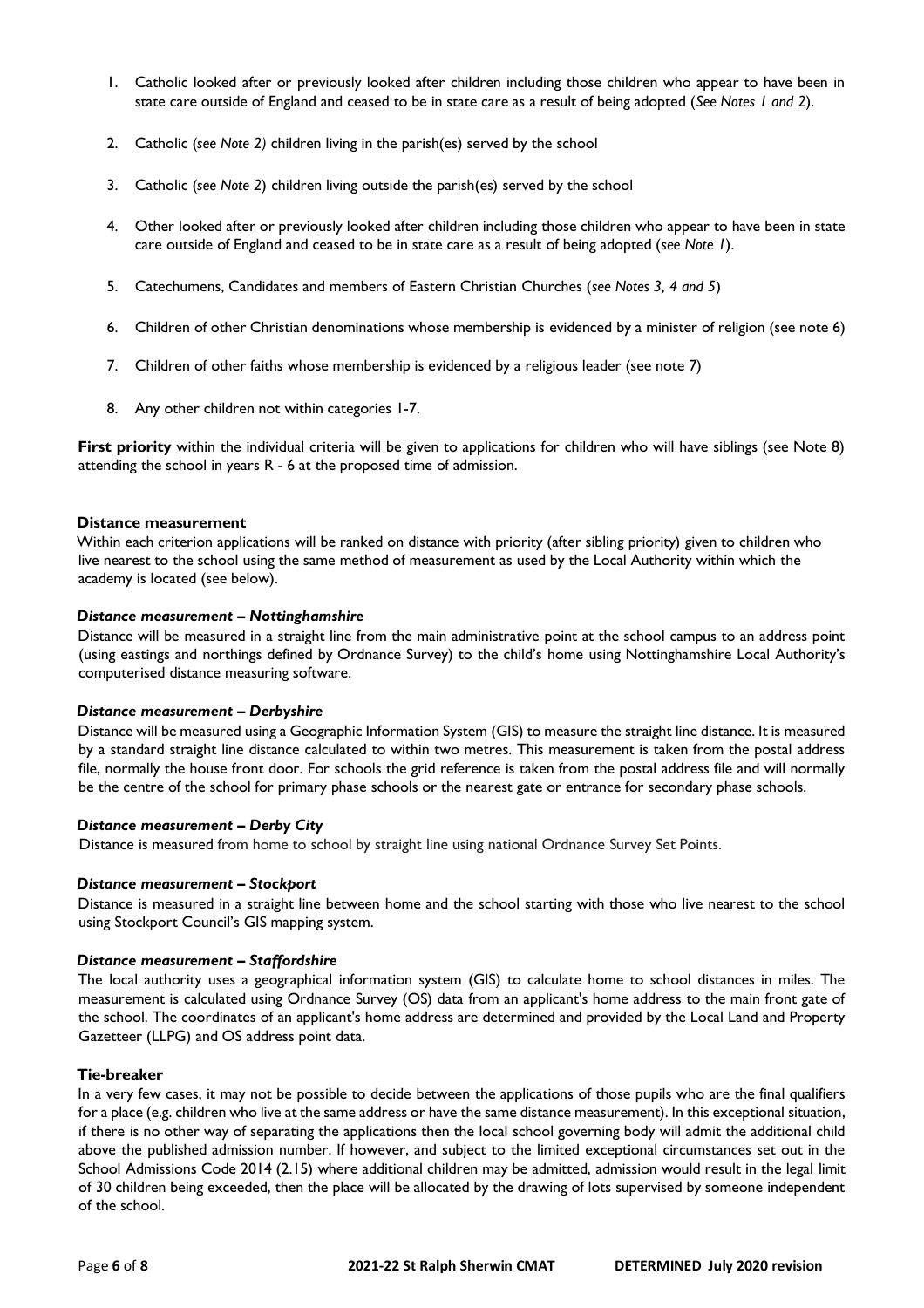# **Notes (these form part of the oversubscription criteria)**

**1.** A looked after child is a child who is (a) in the care of a local authority, or (b) being provided with accommodation by a local authority in the exercise of their social services functions in accordance with section 22(1) of the Children Act 1989 at the time of making an application to a school. A child is regarded as having been in stare care outside of England if they were in the care of or were accommodated by a public authority, a religious organisation, or any other provider of care whose sole or main purpose is to benefit society.

Previously looked after children are children who were looked after, but ceased to be so because they were adopted (or became subject to a child arrangements order or special guardianship order). This includes children who were adopted under the Adoption Act 1976 and children who were adopted under section 46 of the Adoption and Children Act 2002.

Child arrangements orders are defined in *section 8 of the Children Act 1989*, as amended by *section 12 of the Children and Families Act 2014*. Child arrangements orders replace residence orders and any residence order in force prior to 22 April 2014 is deemed to be a child arrangements order. *Section 14A of the Children Act 1989* defines a 'special guardianship order' as an order appointing one or more individuals to be a child's special guardian (or special guardians).

**2.** 'Catholic' means a member of a Church in full communion with the See of Rome. This includes the Eastern Catholic Churches. This will be evidenced by a certificate of baptism in a Catholic Church or a certificate of reception into full communion with the Catholic Church signed by a Catholic Priest and stamped with the parish stamp. For the purposes of this policy, it includes a looked after child who is part of a Catholic family where a letter from a priest demonstrates that the child would have been baptised or received if it were not for their status as a looked after child (i.e. a looked after child in the process of adoption by a Catholic family).

For a child to be ranked as Catholic within the oversubscription criteria, evidence of Catholic baptism or reception into the Church will be required. Those who have difficulty obtaining written evidence of baptism should contact their Parish Priest.

- **3.** 'Catechumen' means a member of the catechumenate of a Catholic Church. This will be evidenced by a certificate of reception into the order of catechumens or a letter of verification signed by the parish priest and stamped with the parish stamp.
- **4.** 'Candidate' means a candidate for reception into the Catholic Church. This will be evidenced by a letter of verification signed by the parish priest and stamped with the parish stamp.
- **5.** 'Eastern Christian Church' includes Orthodox Churches, and is evidenced by a certificate of baptism or reception from the authorities of that Church.
- **6.** 'Children of other Christian denominations' means children who belong to other churches and ecclesial communities which, acknowledge God's revelation in Christ, confess the Lord Jesus Christ as God and Saviour according to the Scriptures, and, in obedience to God's will and in the power of the Holy Spirit commit themselves: to seek a deepening of their communion with Christ and with one another in the Church, which is his body; and to fulfil their mission to proclaim the Gospel by common witness and service to the world to the glory of the one God, Father, Son and Holy Spirit. An ecclesial community which on principle has no credal statements in its tradition, is included if it manifests faith in Christ as witnessed to in the Scriptures and is committed to working in the spirit of the above.

All members of Churches Together in England (CTE) and Churches Together in Wales (CYTUN) are deemed to be included in the above definition, as are all other churches and ecclesial communities that are in membership of any local Churches Together Group (by whatever title) on the above basis.

Evidence will be a Baptism Certificate, a Certificate of Dedication or a letter of verification signed by the minister of religion for that church.

- **7.** 'Children of other faiths' means children who are members of a religious community that does not fall within the definition of 'other Christian denominations' at note 7 above and which falls within the definition of a religion for the purposes of charity law. The Charities Act 2011 defines religion to include:
	- A religion which involves belief in more than one God, and